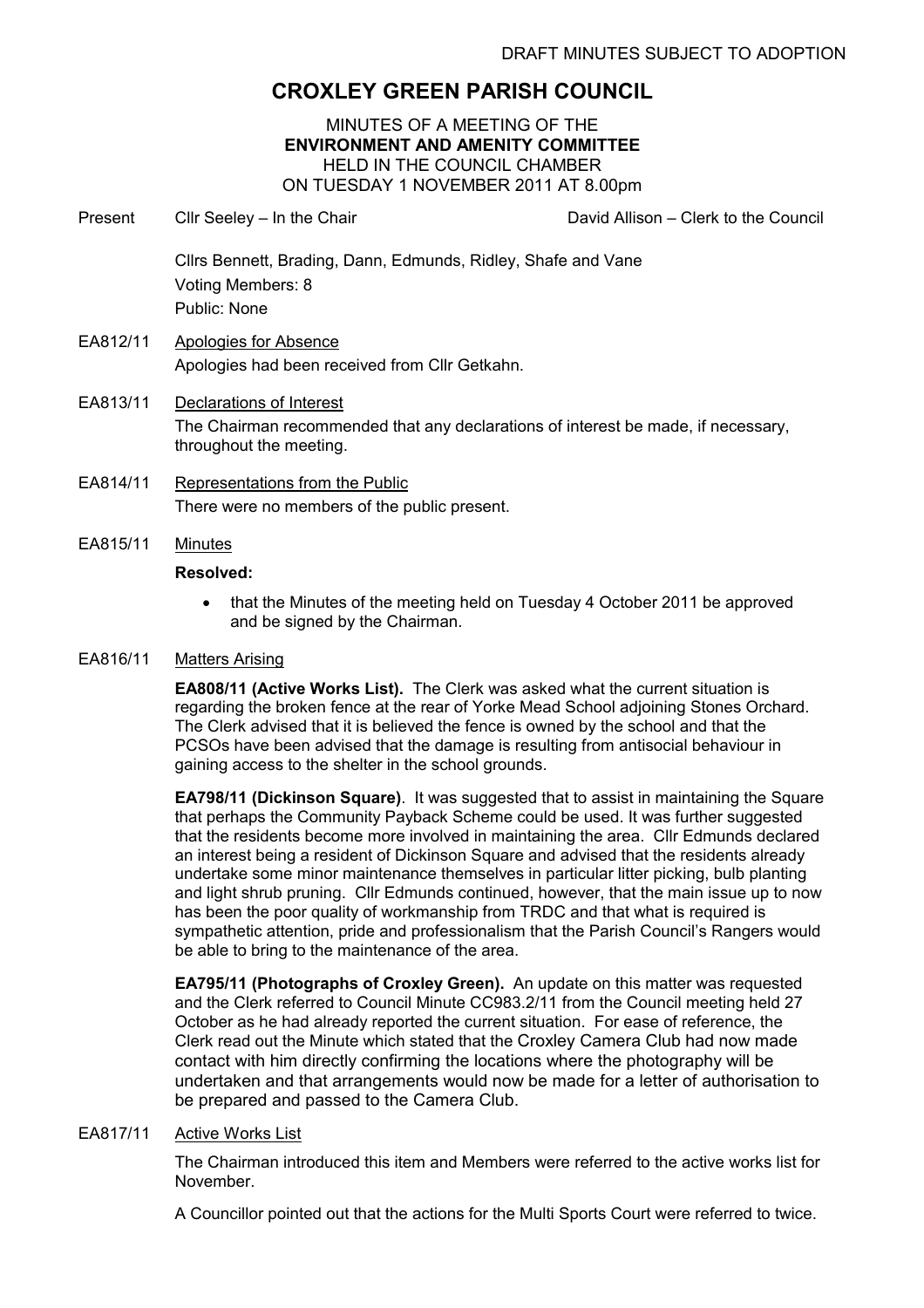The Clerk advised that there were still some tweaking to be done on the Annual Works Schedule.

A discussion ensued regarding hedgerow infilling and it was pointed out that the hedge on Watford Road near to Berkeley Court was becoming thin where unofficial access through the hedge had been made.

It was pointed out that as far as trimming hedgerows were concerned, he had leanrt that this should only be done once every three years but it was advised that it depended on the objective in that to develop a hedge coppicing may need to be done more frequently to stimulate growth but in general terms pruning should be done as little as possible.

Members noted the Active Works List for November.

#### EA818/11 Budget 2012/13

The Chairman introduced this item and stated that prior to the meeting she had asked the Clerk whether any budget proposals had been submitted to which he had indicated that there had been none so far.

The Chairman wished to encourage Members to put forward items for consideration not just for the sake of it but there may be items that would benefit the community. The Chairman of the Council endorsed this view.

The Clerk advised that at present on the budget schedule under Events there was a budget item for The Revels. The Clerk advised that the Council's sponsorship of the event has in the past been by the Council funding the provision of the toilets with the budget provision under Finance and Administration, Local Democracy, and by way of an S137 Grant upon application. Accordingly the entry under Events should be moved to the S137 Budget heading in the event a grant application is forthcoming.

A discussion ensued regarding the Committee's £10,000 budget provision for the redevelopment of the Baldwins Lane play area and that given the fact that this TRDC led project has been deferred for another year that the Council's provision could drop to £5,000 in 2012/13 with a further £5,000 in 2013/14. It was advised that a budget proposal will be put forward in regard to this matter for the Committee to debate in more detail.

#### EA819/11 Nectar/Oasis Areas

The Chairman introduced this item stating that she had been disappointed with the few number of Councillors who had put forward possible locations.

A few Councillors took exception to the comment advising that they had suggested sites either at the meeting or had endorsed the suggestions via email.

A discussion ensued regarding contacting the Hertfordshire and Middlesex Wildlife Trust and the Hertfordshire Biological Records Centre to see what information they could provide on this matter. It was stated that there were a lot of interested groups in this sort of matter who doing 'their own thing' and that there should be better communication between the groups. It was considered that the communication issue was not a matter for the Parish Council but something which the Wildlife Trust and/or the groups themselves should be undertaking.

It was pointed out that some sites in Croxley Green are subject to maintenance plans so this matter needs to be considered very carefully and that the Council needs to be cautious in dealing with this matter as a whole. The Clerk added that he also was a little concerned that this matter may potentially be outside the remit of the Council to directly action in practice.

#### Resolved

• that the Clerk contacts the Hertfordshire and Middlesex Wildlife Trust and the Hertfordshire Biological Records Centre for information.

### EA820/11 Bee Keeping

The Chairman introduced this item and asked Cllr Ridley to elaborate. Cllr Ridley stated that he had put this matter forward for consideration to see what could be done to